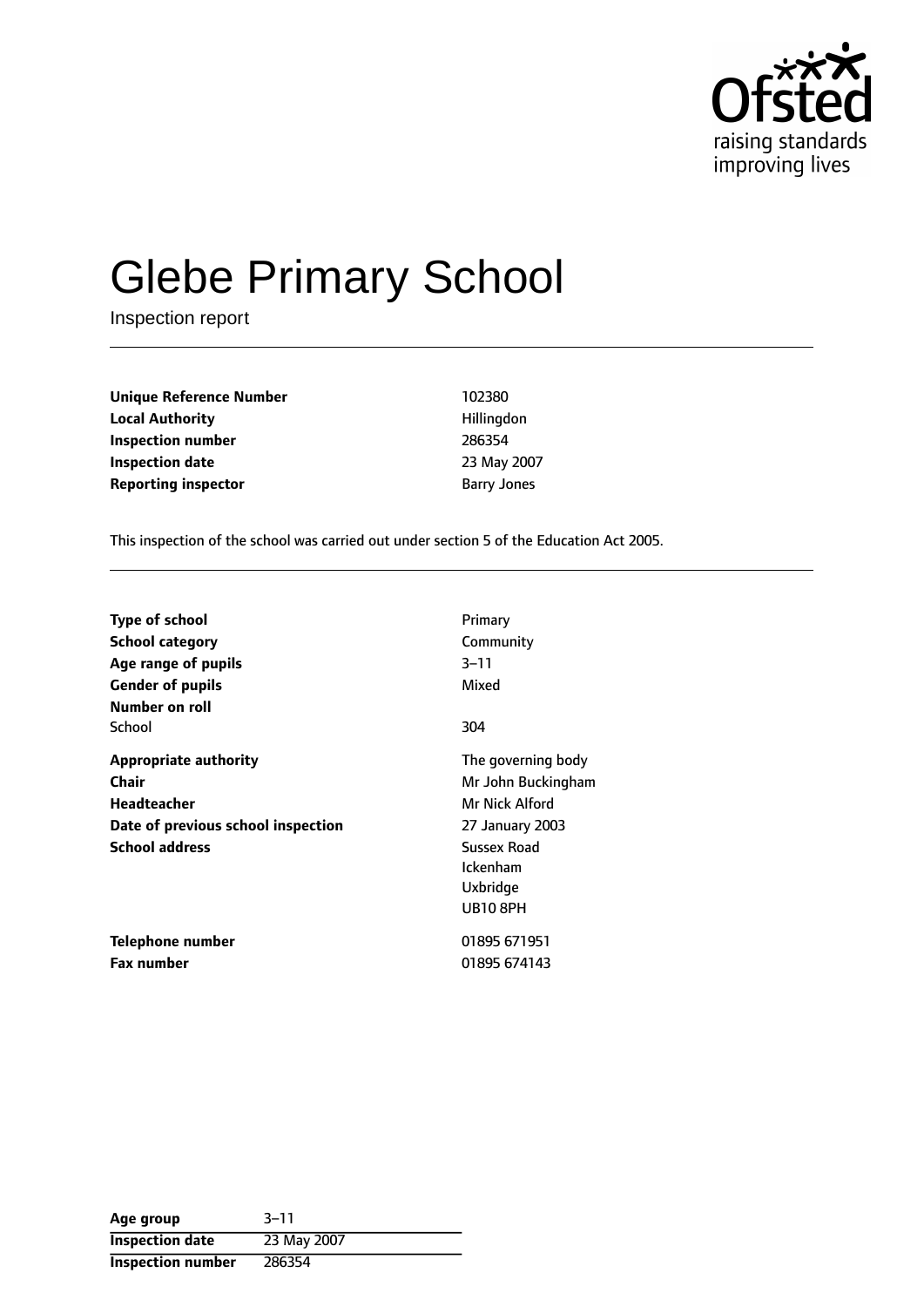.

© Crown copyright 2007

#### Website: www.ofsted.gov.uk

This document may be reproduced in whole or in part for non-commercial educational purposes, provided that the information quoted is reproduced without adaptation and the source and date of publication are stated.

Further copies of this report are obtainable from the school. Under the Education Act 2005, the school must provide a copy of this report free of charge to certain categories of people. A charge not exceeding the full cost of reproduction may be made for any other copies supplied.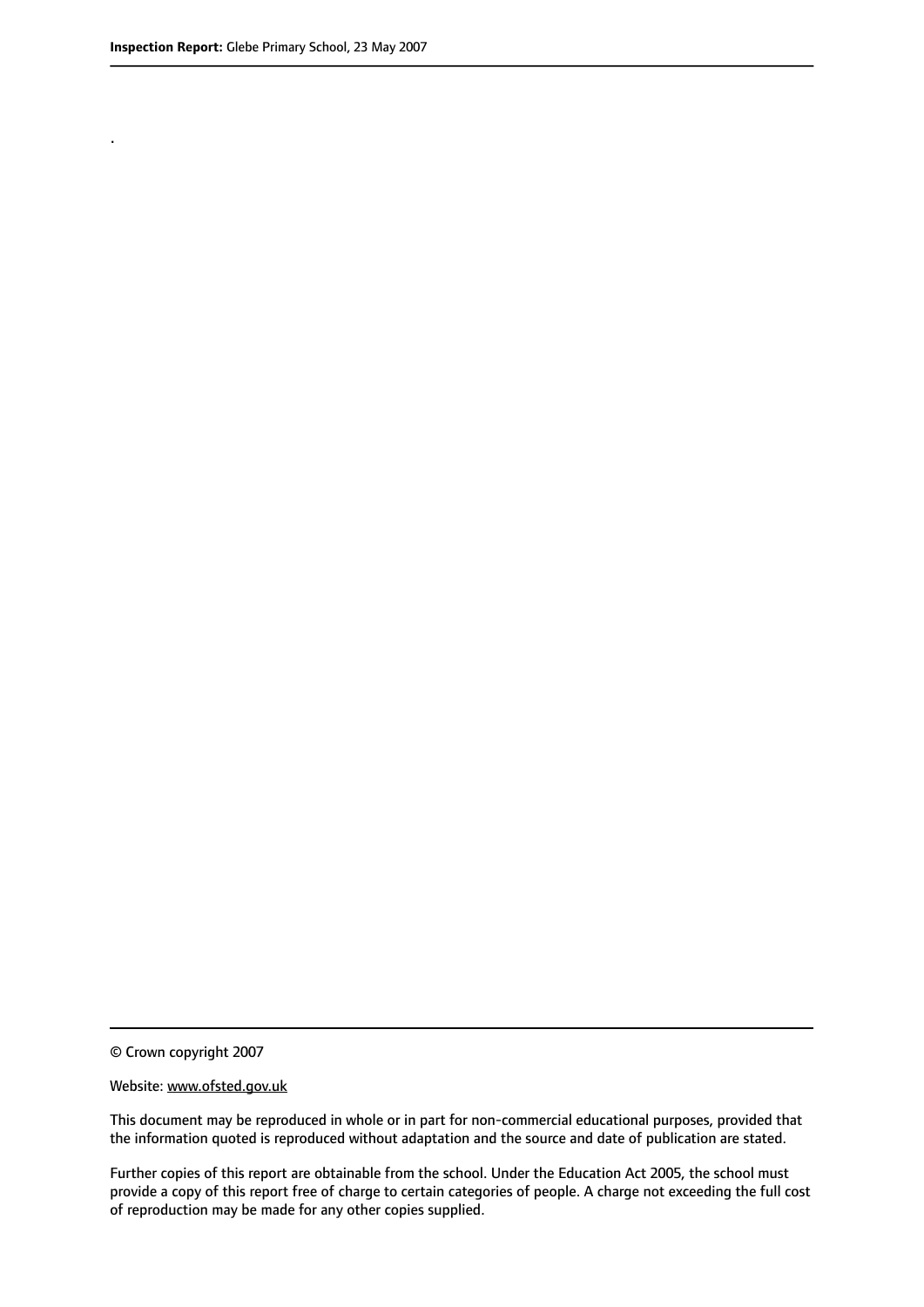# **Introduction**

The inspection was carried out by an Additional Inspector.

## **Description of the school**

Glebe is a little larger than the average primary school but is currently undersubscribed. The school has capacity for 60 pupils a year but actual numbers vary from 30 in Year 2 to 58 in Year 4. It serves an area that is more socially and economically advantaged than most. There is a higher proportion of pupils from minority ethnic backgrounds but the proportion with English as an additional language is average. The proportion of pupils with learning difficulties and disabilities is above average and increasing. In addition, there is a specialised resource provision (SRP) where there are seven hearing impaired learners with statements. More pupils join or leave this school at unusual times than is normally found. The local authority is at an early stage in considering the possible relocation of the school.

## **Key for inspection grades**

| Grade 1 | Outstanding  |
|---------|--------------|
| Grade 2 | Good         |
| Grade 3 | Satisfactory |
| Grade 4 | Inadequate   |
|         |              |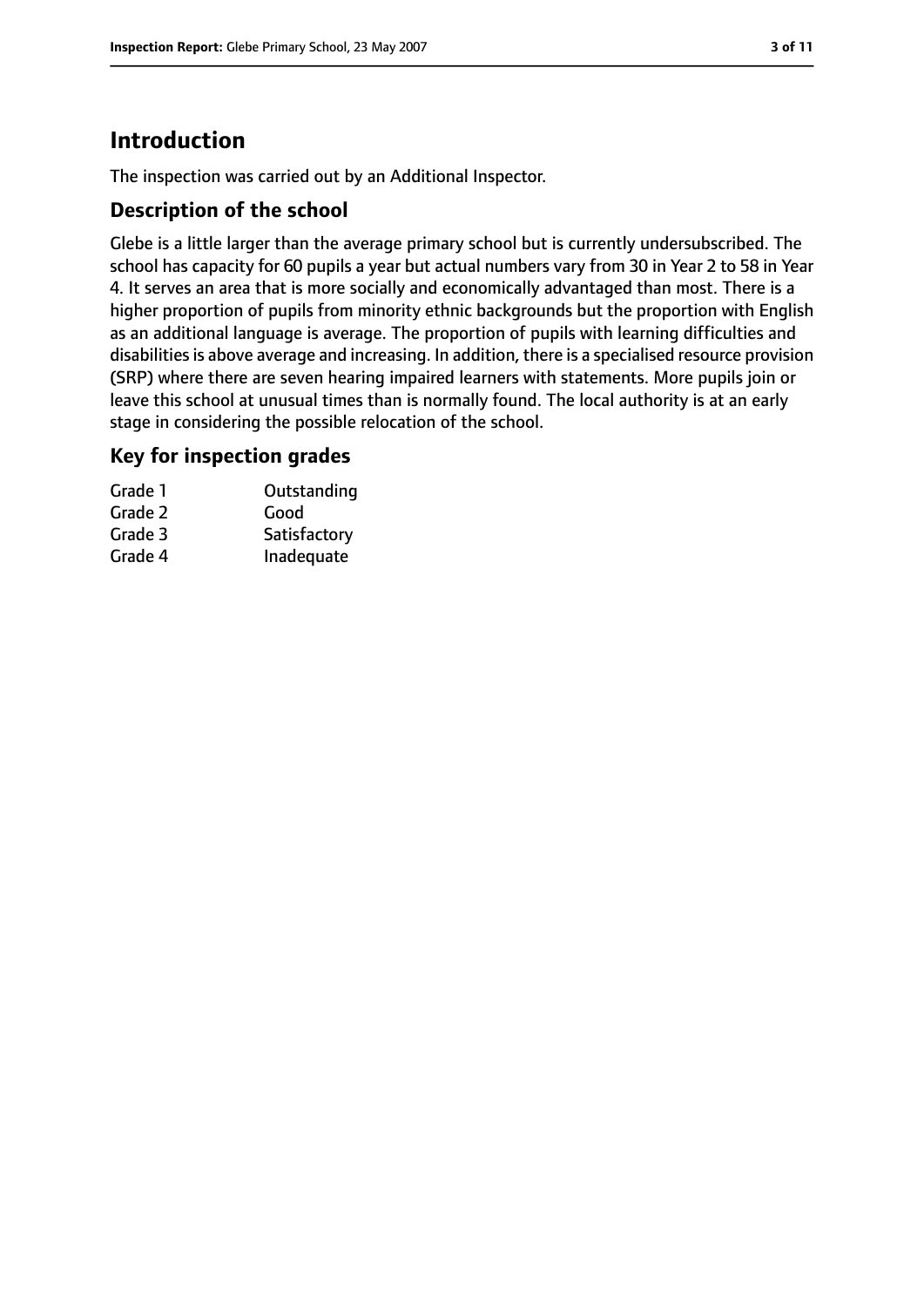# **Overall effectiveness of the school**

#### **Grade: 2**

Glebe is a good school in which pupils thrive academically and socially because strong emphasis is successfully given to valuing the whole child. The pupils have devised a new school motto which encapsulates the ethos - `We can and we will'. The great majority of parents and carers agree that it is good school and one summed this up by writing, `Great school and cannot fault it on anything'.

Children enter the Nursery with average attainment. They get off to a good start in the Foundation Stage because of the good teaching and curriculum. There has been a focus on phonics and this has led to a quickening in the rate that children acquire literacy skills. By the time that pupils leave Year 6, standards are consistently above average in English and science and usually in mathematics. As a result pupils are well prepared for moving on to secondary schools. The quality of teaching is good so that progress is consistently rapid as pupils move through the school. Standards are also above average in Key Stage 1. The good teamwork and effective oversight by senior managers contribute significantly to the consistently good achievement. The school is quick to respond to any dips in performance. This has led to a significant improvement in science since the previous inspection because of well thought-out actions. Following a dip in the 2006 Year 6 national tests, mathematics has been a priority for development; the school has revised planning and there has been additional training for staff. The indications are that current Year 6 pupils are on track to do better in the 2007 tests but the school's assessment are not detailed enough to give a clear picture of overall attainment.

There is a calm, caring and welcoming atmosphere in the school. This reflects the good care and support and the resulting excellent personal development and well-being of the pupils. Behaviour is exemplary and pupils are courteous and polite and show mutual respect for one another. Pupils with a hearing impairment are integrated well into the main school, mix well with their peers and make very good progress. Pupils who join the school at unusual times are also helped to settle well and also make good progress. The school has recently improved its tracking systems for individual pupils' progress and this information is used effectively to provide additional support when needed. The school is at an early stage in analysing its own data to establish the progress of particular groups to inform decisions taken by senior managers. This is partly because some minority groups are very small but there is not a full picture either for the impact on standards of the significant numbers who join the school after the Foundation Stage.

Leadership and management are good and have successfully maintained good standards of attainment and care over a sustained period. The school responded very positively to issues raised in the previous report. Consequently, standards have risen at Key Stage 1 and in science at Key Stage 2. The school's capacity to improve is good provided that uncertainties about the location of the school are resolved quickly.

#### **What the school should do to improve further**

- Ensure that all pupils are making good progress in mathematics in Key Stage 2.
- Extend the analyses of the school's data to measure the progress of different groups within the school and to better inform decisions taken by senior managers.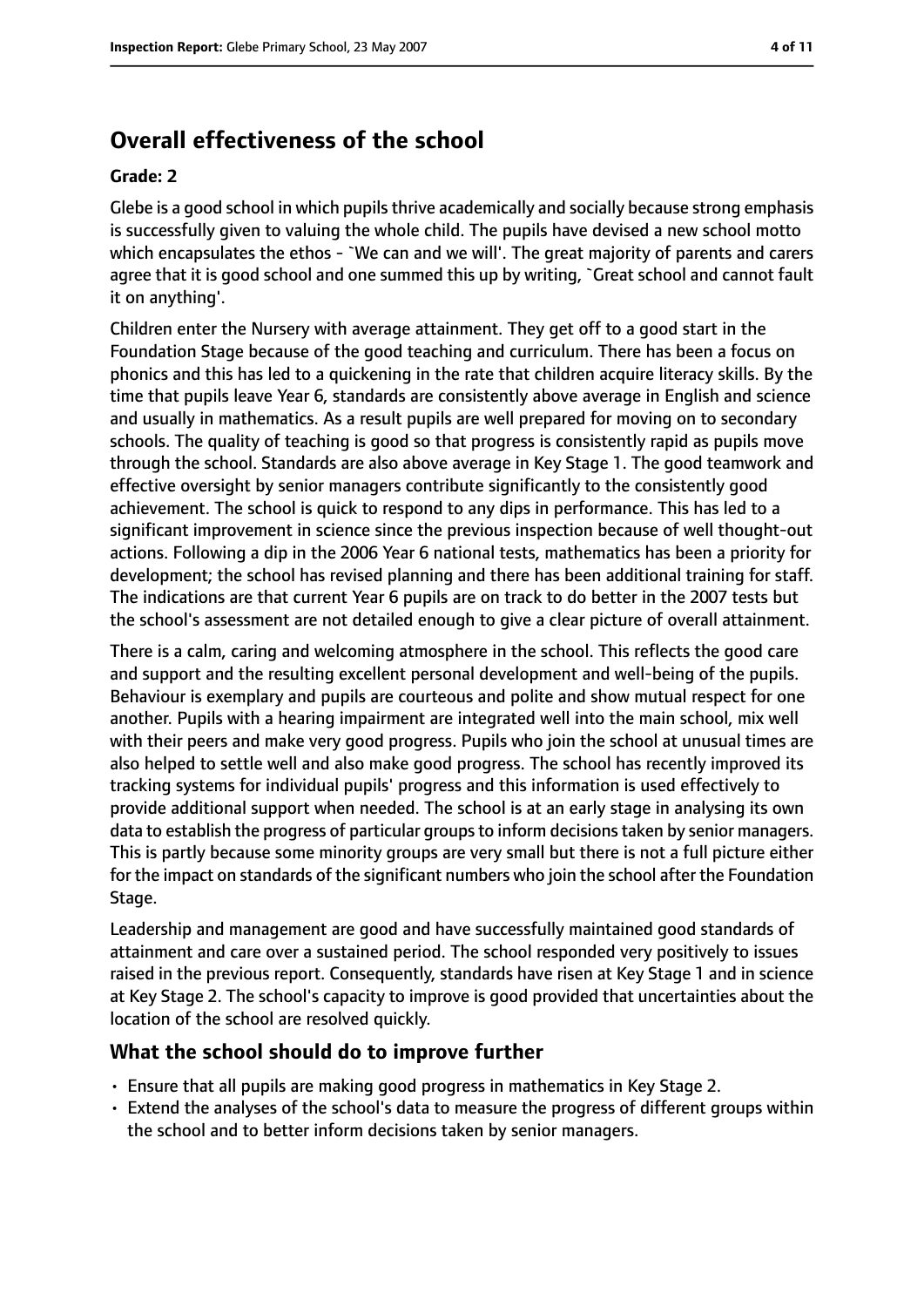# **Achievement and standards**

#### **Grade: 2**

Standards at the end of the Foundation Stage are above those expected for children of this age in reading, writing, calculating and creative development. The weakest area has been in speaking but the strategies recently used have led to better progress. These successful approaches are currently being extended into Key Stage 1. This is indicative of a reflective and analytical school that is constantly striving to improve further and explains why the weaknesses at the time of the previous inspection have been effectively tackled. Actions taken include increased focus on guided reading, increased involvement of parents, the use of challenging targets and the strengthening of the management. The school has identified that there is a greater difference in performance than might be expected at Key Stage 1 between boys and girls and is considering how to remedy this. There is no similar difference by the end of Year 6 and boys do as well as girls by the time they leave school.

The improvements in science at Key Stage 2 have resulted partly from an investment in resources. Additionally, increased monitoring and constructive feedback to staff linked to targeted training have led to improvements in the teaching. As a result, results improved significantly in the two years following the previous inspection although they slipped back a little in 2006. The school's coordinator for mathematics is working alongside an adviser and they have helped to develop staff's teaching skills further. A new approach to assessing pupils' mathematical competence is being trialled in Year 4 as part of the strategy but it is too early to judge its effectiveness. There are no underachieving groups. Pupils with learning difficulties and disabilities make the same progress as their classmates.

## **Personal development and well-being**

#### **Grade: 1**

Pupils' spiritual, moral, social and cultural development is outstanding. In an excellent assembly, pupils contributed well to a theme based on being responsible for one's own actions and they offered some perceptive thoughts. Also a group of girls took great delight in demonstrating their skills in Thai dancing. There is racial harmony and pupils demonstrate respect for different cultures and beliefs. This means that pupils enjoy school very much and their positive attitudes are shown by their good attendance. Pupils readily take on responsibilities. For instance, they are closely involved in fund raising for charities and have forged links with local elderly people. Year 6 pupils organise a drinks and biscuits event to which parents and carers are invited in order to raise money for their school journey. The school council say that their views are valued. Their suggestions led to the introduction of new equipment for the playground and for `friendship stops' so that no pupil may feel alone.

# **Quality of provision**

#### **Teaching and learning**

#### **Grade: 2**

Teaching and learning are good with some that is outstanding teaching and none inadequate. Teachers plan well with clear objectives so that pupils know what they are expected to learn. There is an established staff that knows its pupils well. Staff use their experience to good advantage to create good relationships and atmospheres inside classrooms that are conducive to effective learning. All classes have interactive whiteboards and these are used well to improve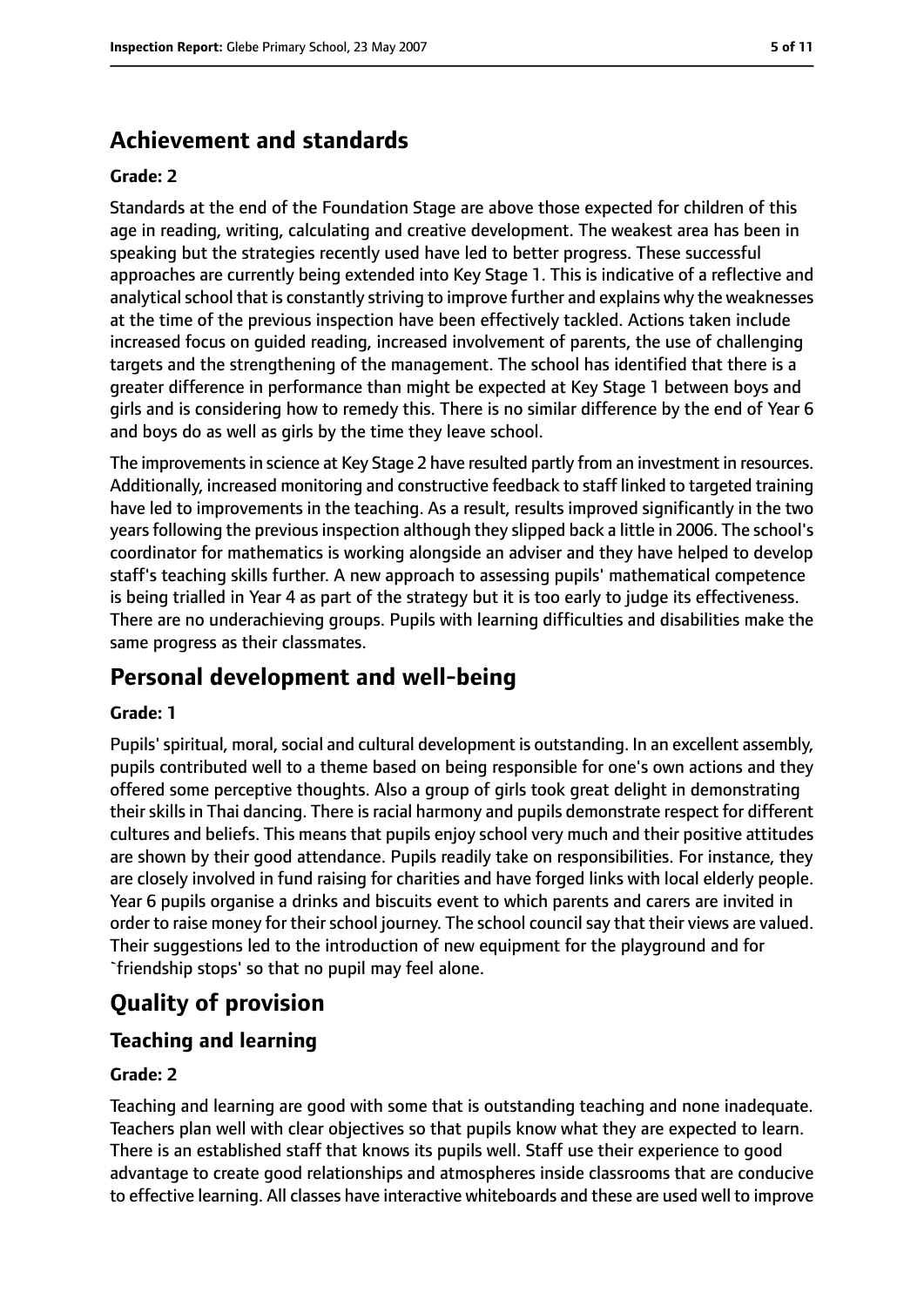explanations by teachers and add to pupils' interest. Teachers plan to meet the individual needs of pupils but vary in their effectiveness to do so. Teaching assistants make a valued contribution to the good progress made by pupils. The school identifies increased `personalised learning' as the next step in its development. Marking is very thorough and offers constructive feedback and encouragement to pupils to help them improve further.

#### **Curriculum and other activities**

#### **Grade: 2**

The curriculum is good. In the Foundation Stage there is a good range of activities including very good teacher-led learning but opportunities for children to learn though well planned play are sometimes missed. The school is intending to develop the outside facilities further. In the main school there is good provision for personal, social and health education. For instance, pupils have two lessons of physical education each week. Consequently, they lead healthy lives and have a good understanding of healthy eating issues. This is also reflected in the `Active Mark' award. Provision for literacy and numeracy are good and the school is continually seeking to improve further through imaginative strategies.

The school has responded effectively to the recommendation in the previous report to broaden the curriculum. For example, it has developed `themed weeks' forscience and extended studies about Africa. The emphasis in these weeks has appropriately been on practical experience and on encouraging pupils' creativity. There is an attractive display of pupils' work that is testimony to the excellent attention to cultural development in the curriculum. There is good use of information and communication technology (ICT) including advanced video-conferencing to create links with other schools. The school is currently planning to extend the use of ICT to aid learning in other subjects too. There is a good range of extra-curricular activities which are well attended by the pupils and contribute significantly to their positive attitudes towards school.

## **Care, guidance and support**

#### **Grade: 2**

Care, guidance and support are good and are a testament to the professionalism and dedication of the staff. There are very good links with a wide range of partners that mean that vulnerable pupils are supported well. Induction procedures in the Nursery are good and enable the children to feel safe and secure. There is good provision in the hearing impaired unit and these pupils progress well not only in their work but also socially and emotionally. As one governor said, `They are wonderful for the school. The consideration shown by pupils for their disability carries though to other aspects.' Pupils play their part too. New arrivals are quick to settle because the `buddying' system works well and this is commented on very positively by parents. There are good behaviour management procedures which are understood well by parents and pupils. Arrangements for safeguarding pupils are secure. Consequently, pupils say they feel very safe in school.

Academic guidance has some strengths. For example, pupils with English as an additional language are tracked. All staff have an inclusion folder which contains the records of these pupils and also for those with learning difficulties and disabilities. This helps to make the working between teachers and support staff to be effective. More generally, there are targets for groups of pupils but not at individual pupil level. This means that not all pupils have a challenging target. This is recognised and the intention is to address it through initiatives for gifted and talented pupils.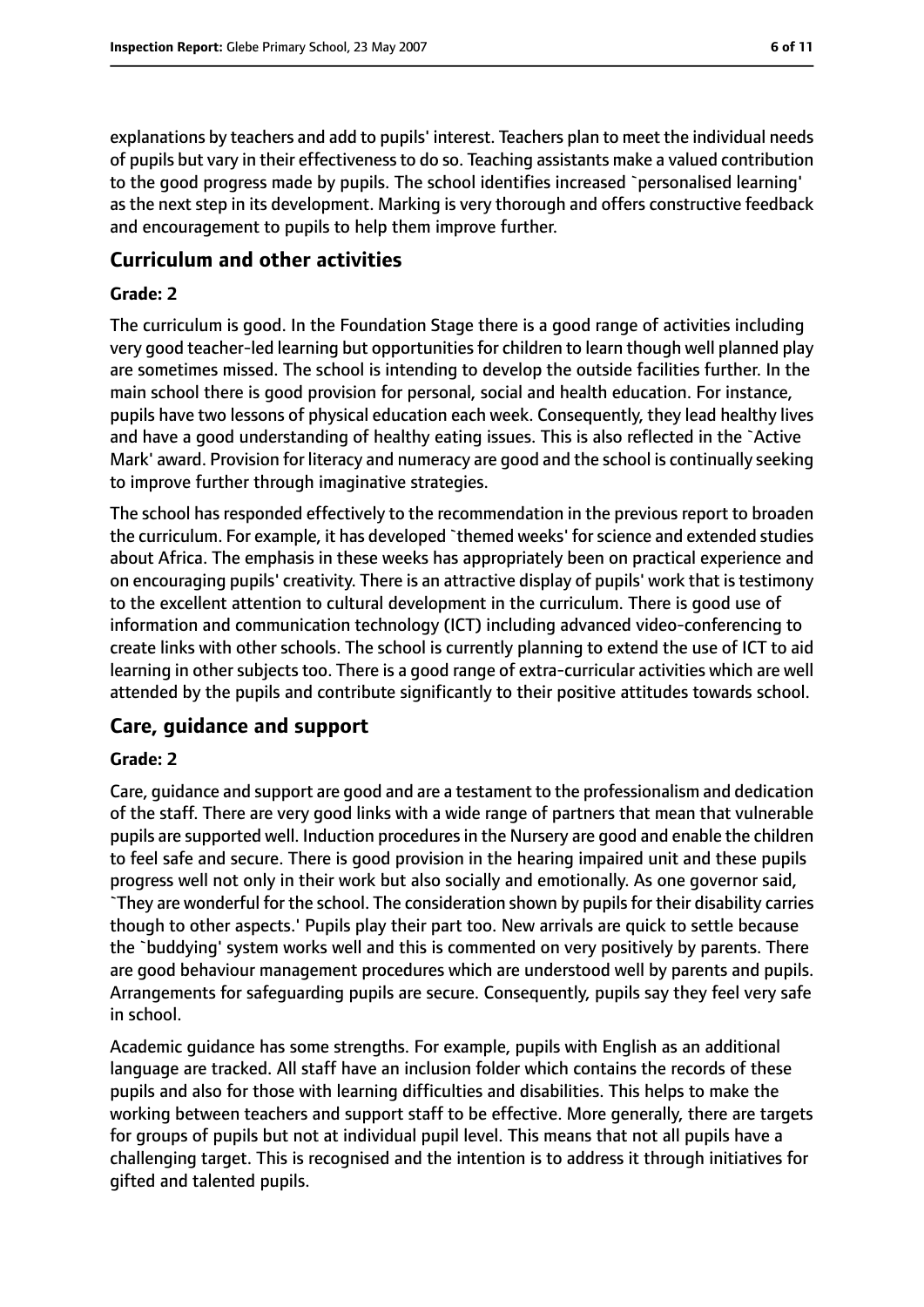## **Leadership and management**

#### **Grade: 2**

The school is well led by the headteacher and he is supported by an able senior management team. Monitoring and evaluation are good and underpin the consistently good teaching and implementation of agreed school policies. A significant factor in the school's success is the way in which the staff work as a team and means that pupils make good progress throughout the school. Middle managers make an effective contribution. They have been instrumental in bringing about improvements in English, mathematics, science and ICT. The school has responded well to the changes in its pupil population. The provision for the increasing numbers of pupils with learning difficulties is good. The relative weakness is the use of data gathered in the school to inform decisions taken by senior managers. This means that the identification of pupils whose performance dips is too dependant on the class teacher.

The fluctuation in the roll has caused logistical problems for the school. Good management of staffing resources has ensured that disruptions to pupils' learning have been minimised. Prudent use of finances has meant that the school has sometimes had small class sizes in some years but still spends within its means. There are inevitably some repercussions resulting from the uncertain future of the school on its present site. It does not help the governors in their campaign to stabilise the numbers of pupils joining the school. Also, some pupils are being taught in temporary accommodation because agreed building plans are on hold.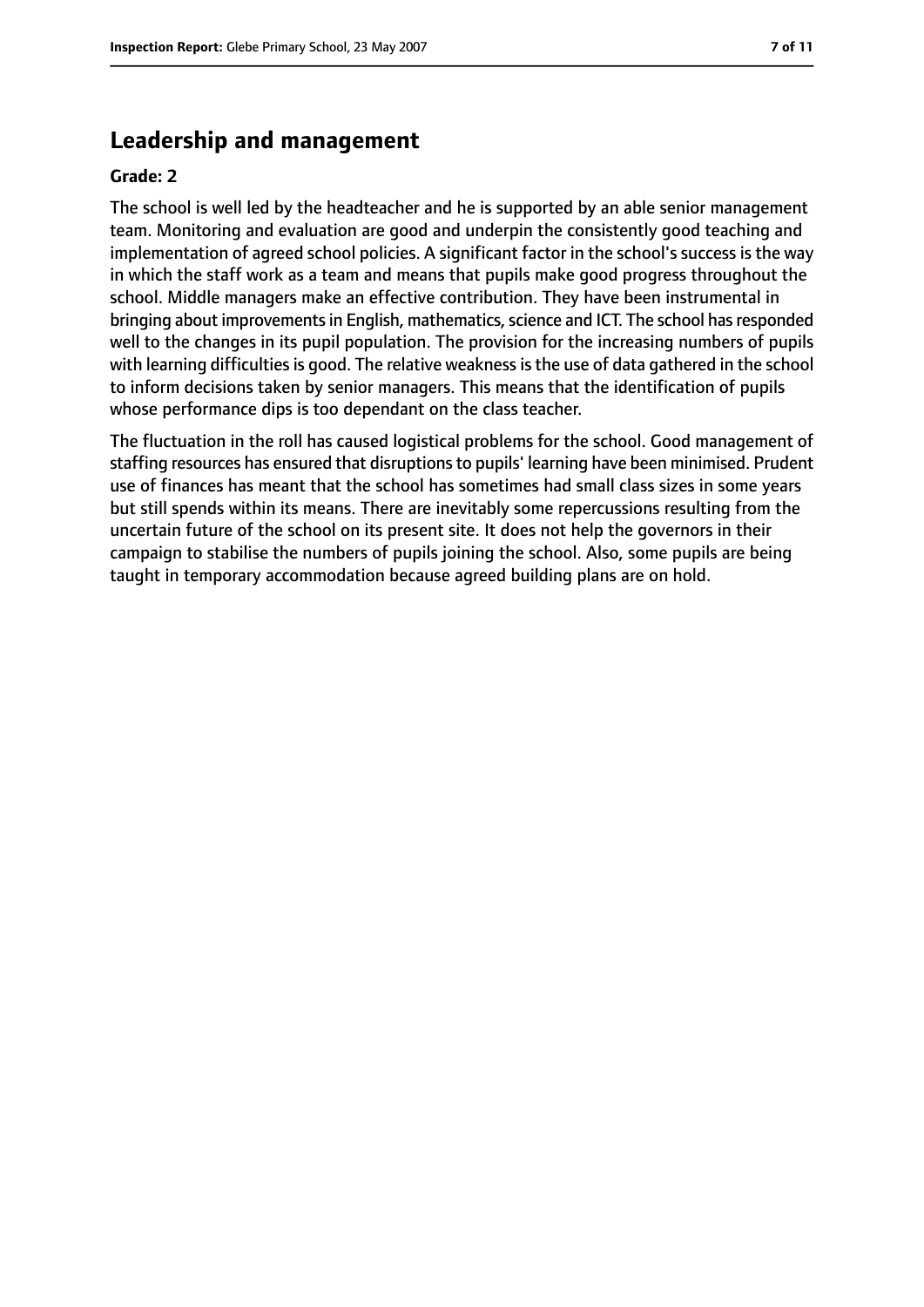**Any complaints about the inspection or the report should be made following the procedures set out in the guidance 'Complaints about school inspection', which is available from Ofsted's website: www.ofsted.gov.uk.**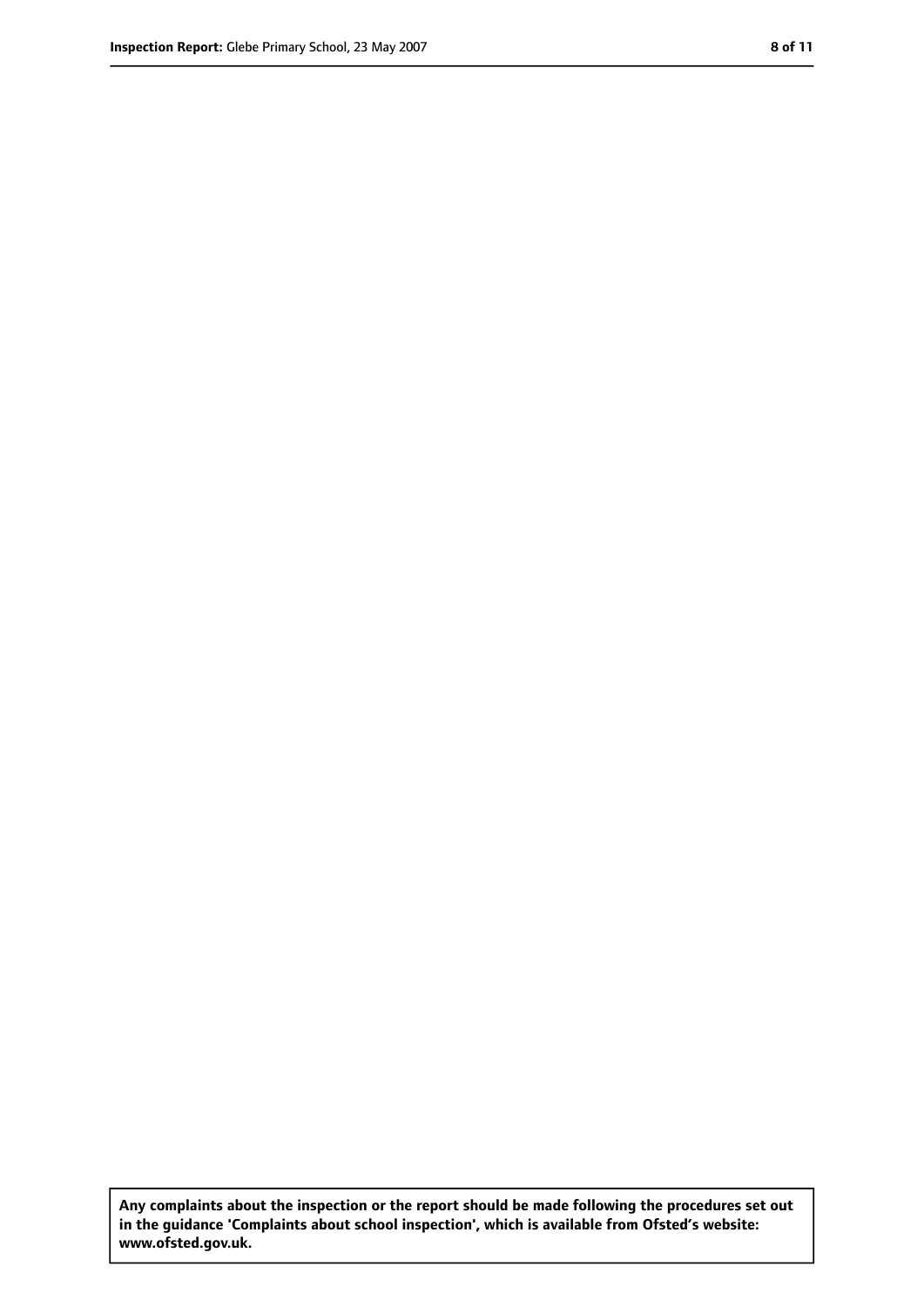#### **Annex A**

# **Inspection judgements**

| Key to judgements: grade 1 is outstanding, grade 2 good, grade 3 satisfactory, and grade 4 $\,$ | <b>School</b>  |
|-------------------------------------------------------------------------------------------------|----------------|
| inadequate                                                                                      | <b>Overall</b> |

## **Overall effectiveness**

| How effective, efficient and inclusive is the provision of education, integrated<br>care and any extended services in meeting the needs of learners? |     |
|------------------------------------------------------------------------------------------------------------------------------------------------------|-----|
| How well does the school work in partnership with others to promote learners'<br>well-being?                                                         |     |
| The quality and standards in the Foundation Stage                                                                                                    |     |
| The effectiveness of the school's self-evaluation                                                                                                    |     |
| The capacity to make any necessary improvements                                                                                                      |     |
| Effective steps have been taken to promote improvement since the last<br>inspection                                                                  | Yes |

## **Achievement and standards**

| How well do learners achieve?                                                                               |  |
|-------------------------------------------------------------------------------------------------------------|--|
| The standards <sup>1</sup> reached by learners                                                              |  |
| How well learners make progress, taking account of any significant variations between<br>groups of learners |  |
| How well learners with learning difficulties and disabilities make progress                                 |  |

## **Personal development and well-being**

| How good is the overall personal development and well-being of the<br>learners?                                  |  |
|------------------------------------------------------------------------------------------------------------------|--|
| The extent of learners' spiritual, moral, social and cultural development                                        |  |
| The behaviour of learners                                                                                        |  |
| The attendance of learners                                                                                       |  |
| How well learners enjoy their education                                                                          |  |
| The extent to which learners adopt safe practices                                                                |  |
| The extent to which learners adopt healthy lifestyles                                                            |  |
| The extent to which learners make a positive contribution to the community                                       |  |
| How well learners develop workplace and other skills that will contribute to<br>their future economic well-being |  |

## **The quality of provision**

| How effective are teaching and learning in meeting the full range of the<br>learners' needs?          |  |
|-------------------------------------------------------------------------------------------------------|--|
| How well do the curriculum and other activities meet the range of needs<br>and interests of learners? |  |
| How well are learners cared for, quided and supported?                                                |  |

 $^1$  Grade 1 - Exceptionally and consistently high; Grade 2 - Generally above average with none significantly below average; Grade 3 - Broadly average to below average; Grade 4 - Exceptionally low.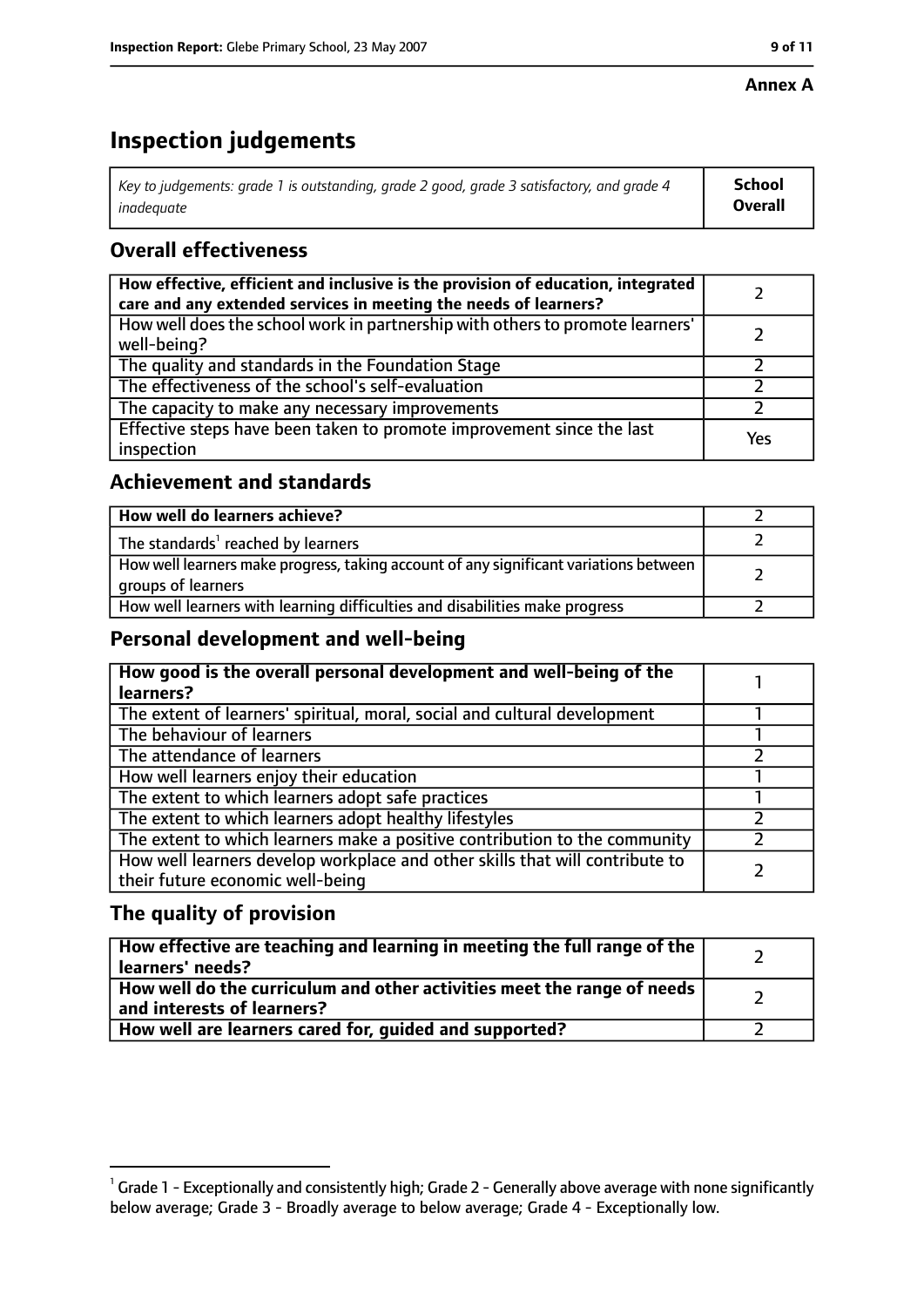#### **Annex A**

# **Leadership and management**

| How effective are leadership and management in raising achievement                                                                              |     |
|-------------------------------------------------------------------------------------------------------------------------------------------------|-----|
| and supporting all learners?                                                                                                                    |     |
| How effectively leaders and managers at all levels set clear direction leading<br>to improvement and promote high quality of care and education |     |
| How effectively performance is monitored, evaluated and improved to meet<br>challenging targets                                                 |     |
| How well equality of opportunity is promoted and discrimination tackled so<br>that all learners achieve as well as they can                     |     |
| How effectively and efficiently resources, including staff, are deployed to<br>achieve value for money                                          |     |
| The extent to which governors and other supervisory boards discharge their<br>responsibilities                                                  |     |
| Do procedures for safequarding learners meet current government<br>requirements?                                                                | Yes |
| Does this school require special measures?                                                                                                      | No  |
| Does this school require a notice to improve?                                                                                                   | No  |